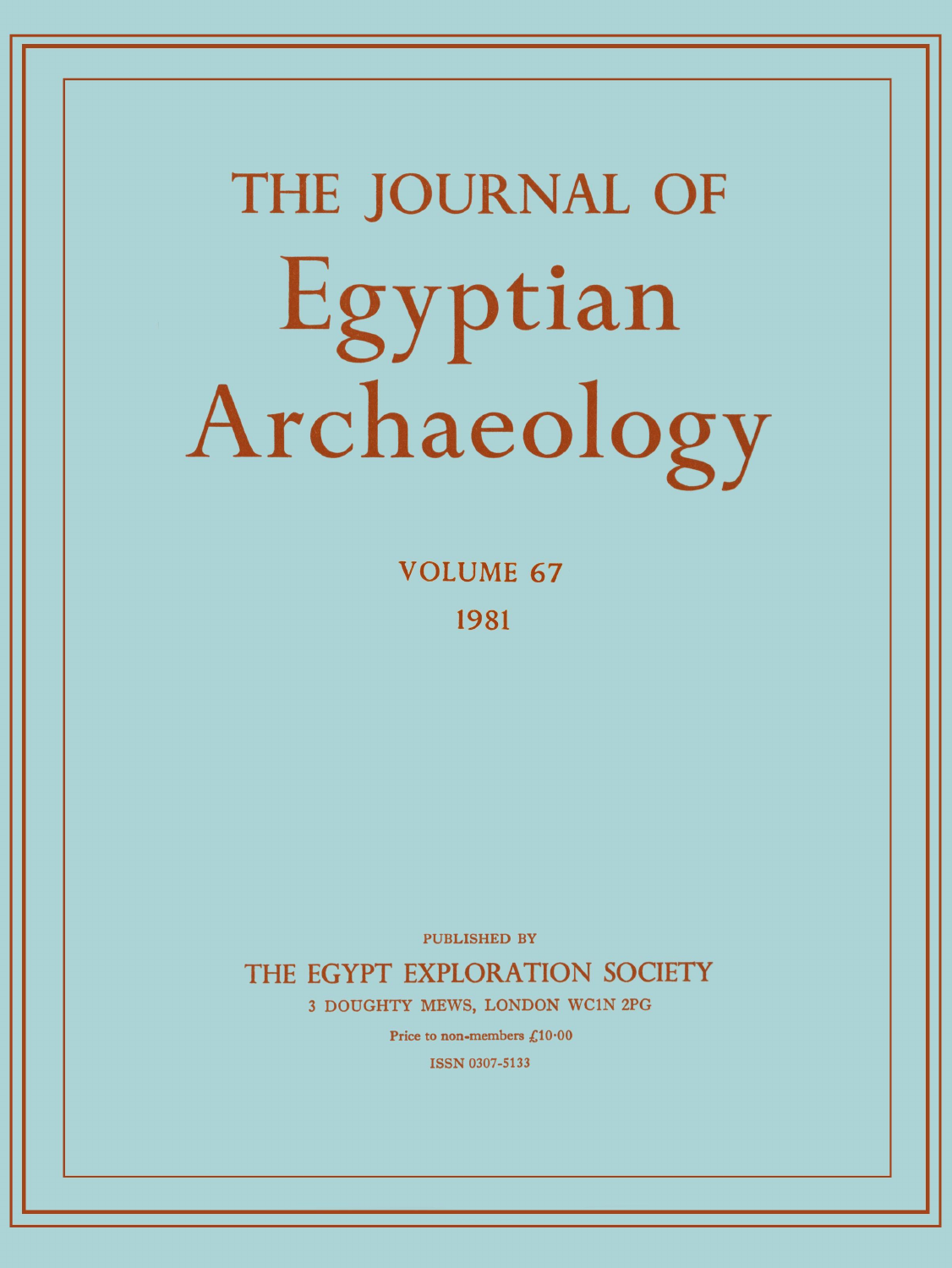# THE JOURNAL OF Egyptian Archaeology

VOLUME 67

PUBLISHED BY THE EGYPT EXPLORATION SOCIETY 3 **DOUGHTY MEWS, LONDON WCiN 2PG** 

1981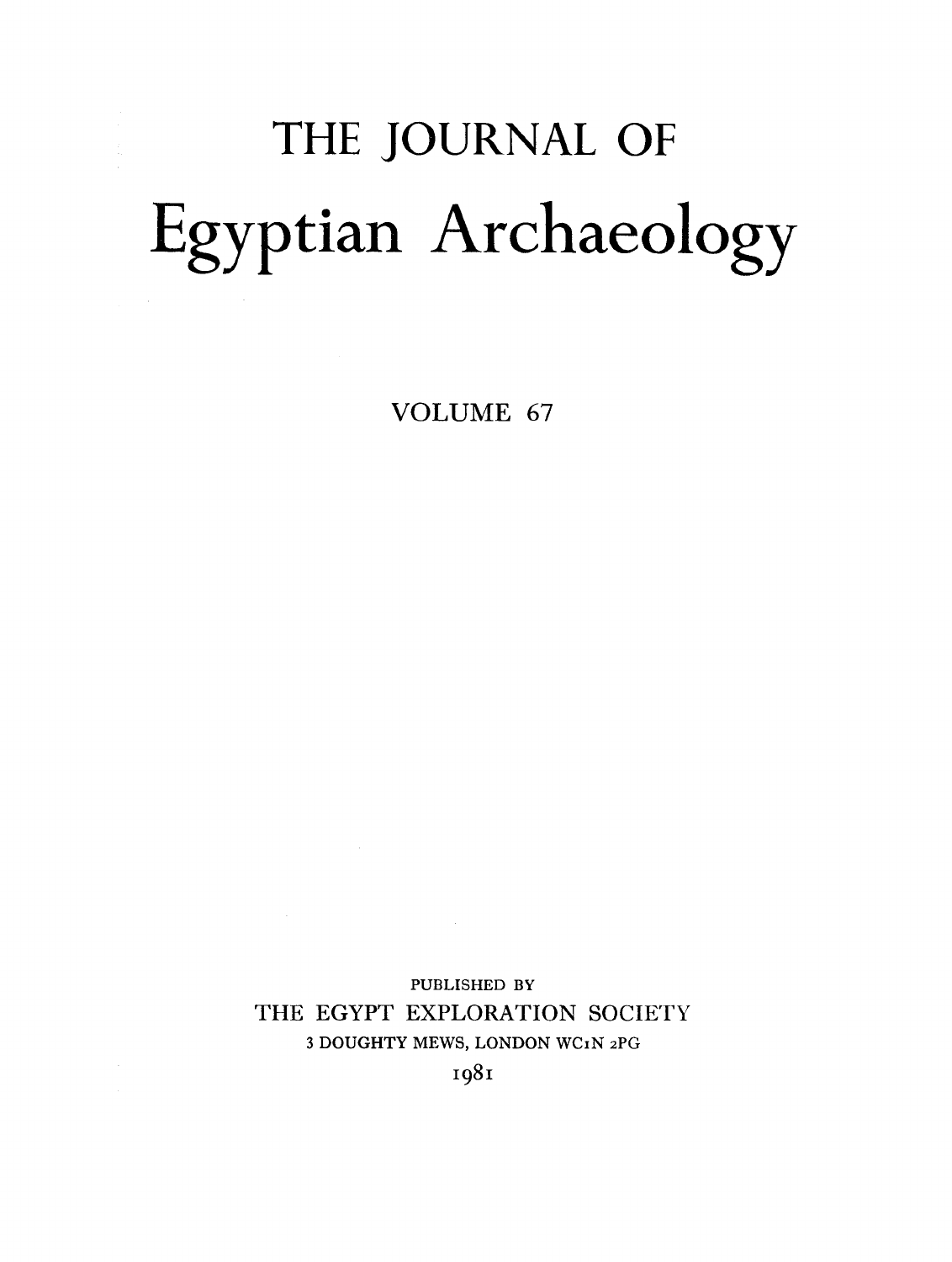### **CONTENTS**

|                                                                                                                                       |                                       | <b>PAGE</b> |
|---------------------------------------------------------------------------------------------------------------------------------------|---------------------------------------|-------------|
| Editorial Foreword<br>and the second control of the second second                                                                     |                                       | 1           |
| PRELIMINARY REPORT ON THE EL-'AMARNA EXPEDITION,                                                                                      |                                       |             |
| $1080$                                                                                                                                | Barry J. Kemp                         | 5           |
| THE ANUBIEION, NORTH SAQQÂRA, PRELIMINARY REPORT,                                                                                     |                                       |             |
| $1070 - 80$                                                                                                                           | H. S. Smith and D. G. Jeffreys        | 2I          |
| Two Old Kingdom Tombs at Gîza                                                                                                         | Y. M. Harpur                          | 24          |
| THE CONCLUSION TO THE TESTAMENT OF AMMENEMES,                                                                                         |                                       |             |
| KING OF EGYPT<br>the contract of the contract of the contract of the contract of the contract of                                      | John L. Foster<br>and the control of  | 36          |
| A REAPPRAISAL OF TOMB 55 IN THE VALLEY OF THE KINGS                                                                                   | C. N. Reeves                          | 48          |
| An Eighteenth-Dynasty Linen in the Museum of Fine                                                                                     |                                       |             |
| ARTS, BOSTON<br>$\mathcal{L}^{\mathcal{A}}$ . The contribution of the contribution of the contribution of $\mathcal{L}^{\mathcal{A}}$ | John McDonald.                        | 56          |
| EGYPT, SAMOS, AND THE ARCHAIC STYLE IN GREEK SCULP-                                                                                   |                                       |             |
| <b>TURE</b><br>$\mathcal{A}$ is a simple polarization of the simple state $\mathcal{A}$ is a simple state of $\mathcal{A}$            | Whitney M. Davis                      | 61          |
| DJEDHOR THE SAVIOUR, STATUE BASE OI 10589                                                                                             | Elizabeth J. Sherman                  | 82          |
| <b>ANCIENT EGYPTIAN SILVER</b>                                                                                                        | N. H. Gale and                        |             |
|                                                                                                                                       | Z. A. Stos-Gale.                      | 103         |
| QUELQUES ASPECTS DU MARIAGE DANS L'ÉGYPTE ANCIENNE                                                                                    | S. Allam<br>$\mathbf{r} = \mathbf{r}$ | 116         |
| THE PYRAMIDS OF SNOFRU AT DAHSHÛR. THREE SEVEN-                                                                                       |                                       |             |
| TEENTH-CENTURY TRAVELLERS<br>and the state of the state of the                                                                        | Kathleen M. Pickavance                | 136         |
| THE REVEREND DR ANTHONY J. ARKELL                                                                                                     | H. S. Smith                           | 143         |
| EGYPTIAN ANTIQUITIES ACQUIRED IN 1979 BY MUSEUMS IN                                                                                   |                                       |             |
| THE UNITED KINGDOM                                                                                                                    | Janine Bourriau.                      | 149         |
| TWO PROBLEMS CONNECTED WITH NEW KINGDOM TOMBS                                                                                         |                                       |             |
| IN THE MEMPHITE AREA                                                                                                                  | Jaromír Málek                         | 156         |
|                                                                                                                                       |                                       |             |

**B**RIEF **C**OMMUNICATIONS**: Notes on two tomb chapels at Giza,** *by* **Henry G. Fischer, p.** 166; **Two linen dresses from the Fifth Dynasty site of Deshasheh now in the Petrie Museum of Egyptian Archaeology, University College London,** *by* **Rosalind M. Hall, p.** 168; **Middle Egyptian** *smiyt,*  **'archive',** *by* **W. A. Ward, p.** 171 **; Abnormal or cryptic writings in the Coffin Texts,** *by* **R. O. Faulkner, p.** 173 ; **A note on** *Shipwrecked Sailor* 147-8, *by* **D. B. Redford, p.** 174 ; **Two inscribed objects from the Petrie Museum,** *by* **W. V . Davies, p.** 175 **; A Bes amulet from the Royal Tomb of Akhenaten at El-'Amarna,** *by* **J. R. Ogdon, p.** 178**; Nefertiti's regality: a comment,** *by* **Aidan Dodson, p.** 179 ; **The Heb-sed robe and the 'ceremonial robe' of Tut<ankhamun,** *by* **John Larson, p.** 180; **'Love' in the love songs,** *by* **Michael V . Fox, p.** 181 **; Generation-counting and late New Kingdom chronology,** *by* **David Henige, p.** 182; **A non-existent epithet of Memphite Hathor,** *by* **J. Malek, p.** 184; **A statuette of the god Kek at University College London,** *by* **Robyn A. Gillam, p.** 185.

#### **R**EVIEWS PAGE

| Reviewed by Janine Bourriau . 188 |
|-----------------------------------|
| . 189                             |
|                                   |
|                                   |
| 102                               |
|                                   |
| 105                               |
|                                   |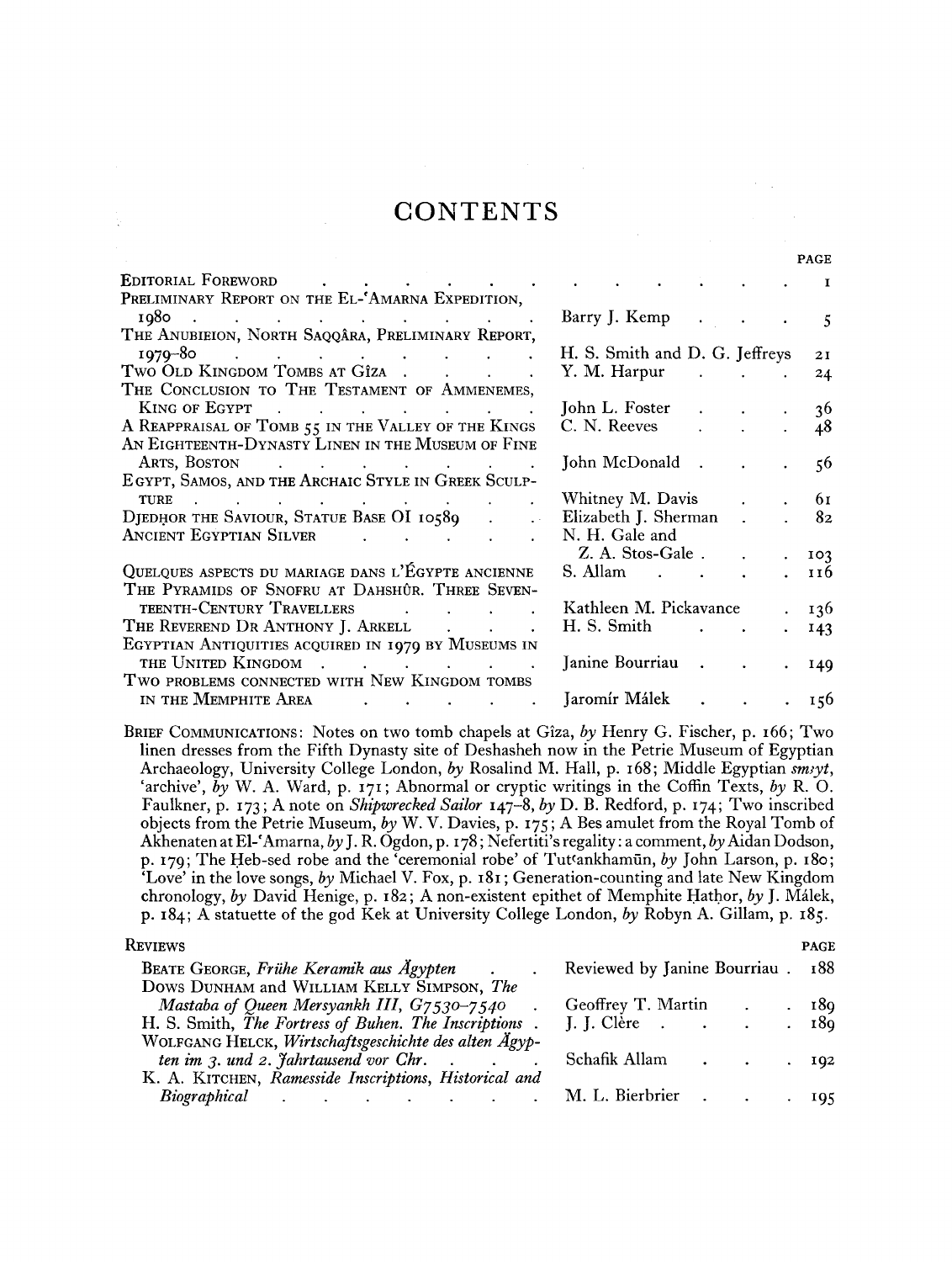#### **iv** CONTENTS

| HERMAN DE MEULENAERE and PIERRE MACKAY,                                                                                                                                                                                        |                                              |  |            |
|--------------------------------------------------------------------------------------------------------------------------------------------------------------------------------------------------------------------------------|----------------------------------------------|--|------------|
| Mendes $II$ .<br>the contract of the contract of the contract of the contract of the contract of the contract of the contract of                                                                                               | Helen Jacquet-Gordon.                        |  | 195        |
| J. D. COONEY, Catalogue of Egyptian Antiquities in the                                                                                                                                                                         |                                              |  |            |
| British Museum, IV. Glass                                                                                                                                                                                                      | D. B. Harden                                 |  | 197        |
| R. D. ANDERSON, Catalogue of Egyptian Antiquities in                                                                                                                                                                           |                                              |  |            |
| the British Museum, III. Musical Instruments.                                                                                                                                                                                  | W. J. Tait.<br>and the state of the state of |  | <b>20I</b> |
| OSCAR WHITE MUSCARELLA, Ed., Ancient Art: The Nor-                                                                                                                                                                             |                                              |  |            |
| bert Schimmel Collection and the contract of the contract of the contract of the contract of the contract of the contract of the contract of the contract of the contract of the contract of the contract of the contract of t | Geoffrey T. Martin                           |  | 202        |
| G. Clerc, V. Karageorghis, E. Lagarce, and J. Leclant,                                                                                                                                                                         |                                              |  |            |
|                                                                                                                                                                                                                                | Geoffrey T. Martin                           |  | 203        |
| A. H. Moussa and L. T. Dolphin, Applications of                                                                                                                                                                                |                                              |  |            |
| Modern Sensing Techniques to Egyptology<br>$\ddot{\phantom{0}}$                                                                                                                                                                | A. J. Spencer                                |  | 204        |
| Other books received<br><b>Contract Contract</b><br>and the state of the state                                                                                                                                                 | and the state of the state                   |  | 205        |
|                                                                                                                                                                                                                                |                                              |  |            |

## LIST OF PLATES

**P**LATE **I** 

 $\bar{\mathcal{A}}$ 

#### **Anthony J. Arkell**

*facing* **p.** 143

| PLATES II-III     |
|-------------------|
| PLATES IV-XI      |
| PLATE XII         |
| PLATES XIII-XIV   |
| PLATES XV-XVI     |
| PLATES XVII-XVIII |
| PLATES XIX-XX     |
| PLATE XXI         |
| PLATE XXII        |

 $\sim$ 

*(at end)* 

| <i>at ena</i>                                          |  |
|--------------------------------------------------------|--|
| El-'Amarna Expedition, 1980                            |  |
| The Conclusion of the Testament of Ammenemes           |  |
| Chapters of the Book of the Dead                       |  |
| Djedhor the Saviour                                    |  |
| Museum Acquisitions, 1979                              |  |
| New Kingdom Tombs in the Memphite Area                 |  |
| Linen Dresses from the Fifth Dynasty Site of Deshasheh |  |
| Two Inscribed Objects from the Petrie Museum           |  |
| A Bes Amulet from the Royal Tomb of Akhenaten          |  |
| A Statuette of the God Kek                             |  |

 $\hat{\boldsymbol{\cdot} }$